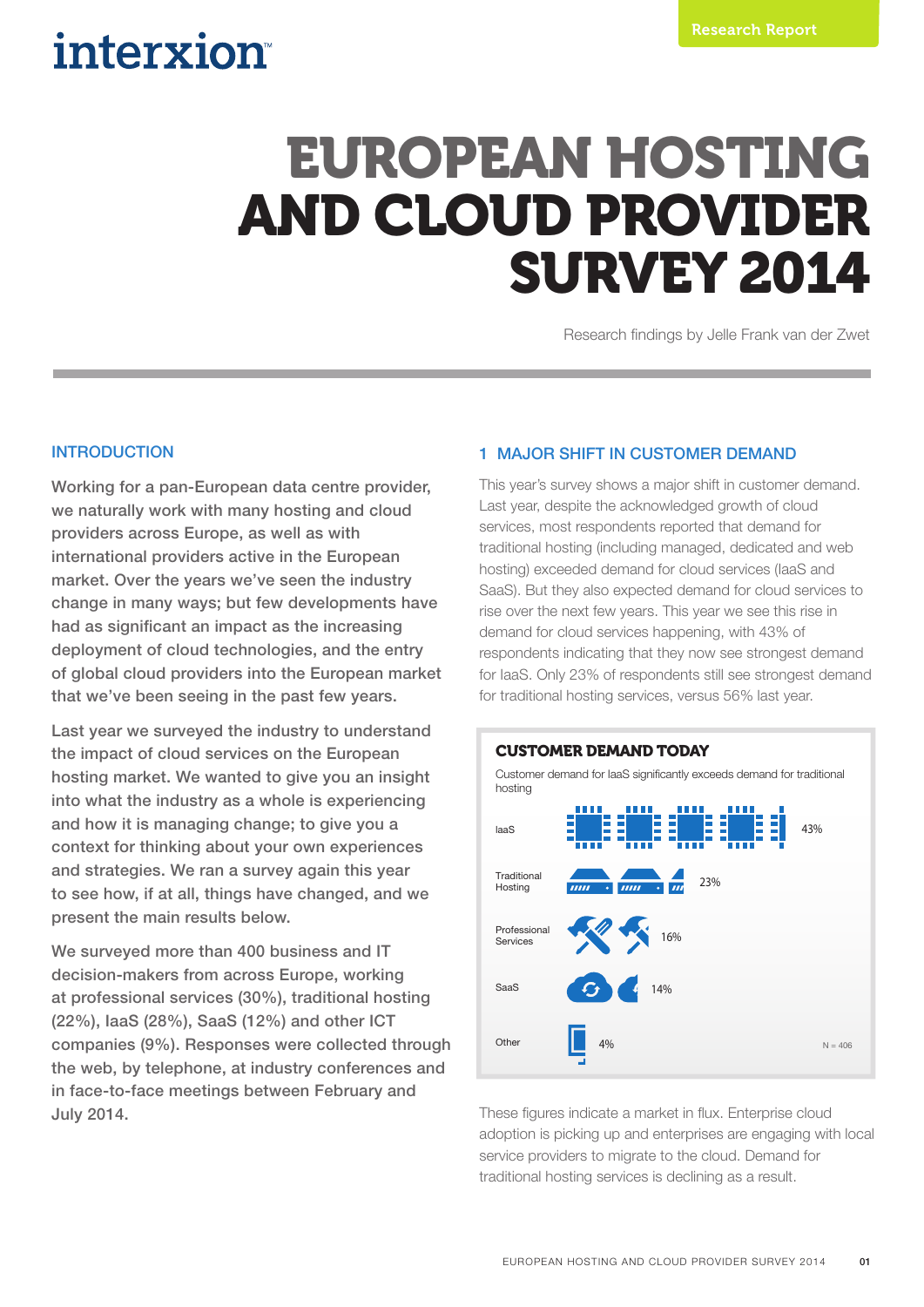#### 2 CLOUD IMPACT ON REVENUES EXPECTED TO **RISE**

With most European service providers in a transitional phase between traditional hosting and cloud services, a significant impact of cloud services on current and expected revenue streams was expected. Surprisingly, cloud revenues represent a relatively small share of respondents' revenues today, but respondents do expect significant growth within the next three years:

- 12% of respondents indicate that IaaS represents 60% or more of last year's revenues, but this percentage doubles to 24% when asked to estimate revenue share in 2016.
- 82% say that IaaS revenue share currently does not exceed 40% of total revenues, but this percentage drops to 54% when asked to estimate revenue share in 2016.

#### 3 SERVICE PROVIDERS STILL PREFER TO OWN AND OPERATE THEIR IT INFRASTRUCTURE

The majority of respondents (76%) still own and manage their own computing infrastructure (hardware such as servers, routers and switches), located in either their own or a third-party data centre. This does mean that almost a quarter of our respondents (24%) are using only cloud infrastructure – where the hardware is owned and managed by a cloud provider – as their only hosting platform.

Of the 76% operating their own infrastructure, almost two thirds (equating to 50% of our respondents in total) use their own infrastructure for both primary and secondary sites. The remainder – 26% of our respondents – make use of a hybrid infrastructure: a mix of owned infrastructure and cloud infrastructure services. Almost all are using cloud services as an alternative for secondary locations, not for their primary location (see next section).

It's interesting to see that 50% of respondents use cloud infrastructure partly or exclusively, given that data residency has been a high-profile topic due to customer concerns about data protection.

#### 4 DATA CENTRE OF CHOICE

More than a third of service providers (35%) have built their own data centre and use it as their primary site. Another 38% of service providers use a third-party data centre. The remaining 27% use a cloud infrastructure as their primary platform. Most likely, these respondents prefer to be asset light and use the infrastructure of other cloud service providers.



#### IT INFRASTRUCTURE STRATEGY

50% of respondents use cloud to host part of their IT infrastructure



### 3rd Party Data Centre (Colocation) laaS 38% 27% a cloud-based infrastructure for their primary data centre  $N = 406$ Own Data Centre 35%

#### PRIMARY DATA CENTRE

The majority of cloud and hosting providers (73%) prefer a data centre over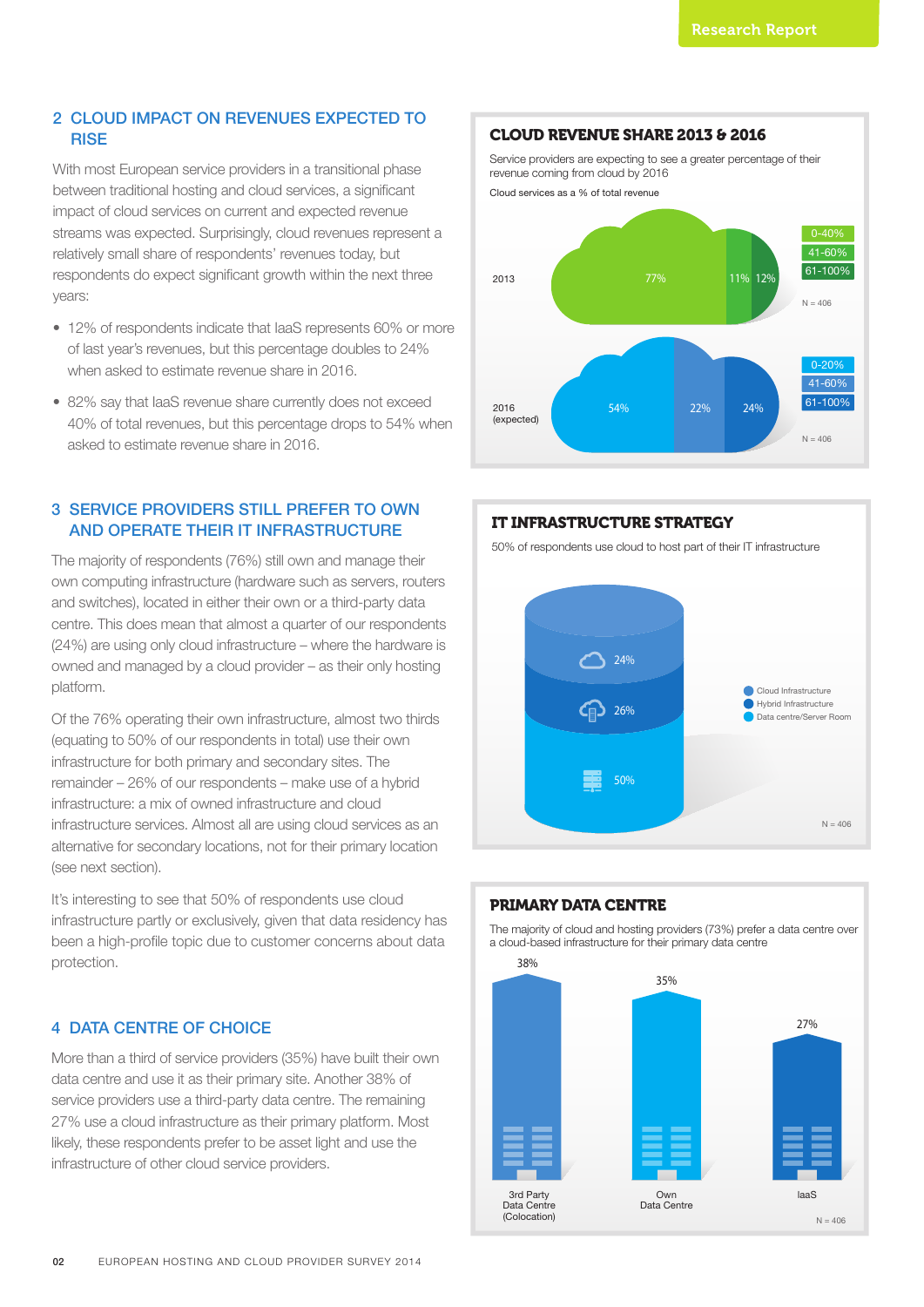#### 5 GLOBAL CLOUD PLATFORMS: FRIEND OR FOE?

In last year's survey only 13% of respondents considered international cloud providers to be their main competition. This year that number has risen sharply to 37%. A fifth of this group specifically mentions Amazon AWS.

Clearly there is a significant shift of perception of global cloud platforms as being more foe than friend. We expect this trend only to accelerate as the big global players increasingly choose to locate their platforms in multiple countries across Europe.

#### KEY COMPETITORS

37% of cloud and hosting providers view international competitors as their main threat



#### 6 CUSTOMER FOCUS AND PORTFOLIO DIVERSIFICATION ARE KEY STRATEGIES

The shift in perception about the global players clearly reflects a heating up of competition in the European hosting market. We were therefore particularly interested in what our respondents had to say about the strategies they're using, in order to differentiate themselves from the competition.

We've found that most respondents use more than five of the suggested strategies at the same time. One of the reasons may be that, according to interviews we've conducted, right now their choice of approach tends to be quite opportunistic, driven by customer requirements rather than an internal push to pursue a specific route. As different customers have different requirements, providers tend to implement multiple potential strategies simultaneously.

Knowing this, we weren't at all surprised that customer service came out as the most important method of differentiating from the competition. 86% of our respondents chose it as an important strategy – 40% more than last year (61%). This very high percentage is consistent across almost all countries. Even where providers are using a number of tactics, it's clear that they're doing so because of the importance of customer service as a strategic differentiator, which leads them to offer additional services or move into a new geography to meet specific customer needs as they arise. Business diversification in order to deliver more value to customers is clearly seen as key to success right now, as providers work hard to differentiate themselves in the fiercely competitive market.

We see this too in the fact that, compared with last year, there's even more emphasis on offering additional services, such as application or security services (70%), services related to data sovereignty (69%) and cloud infrastructure services (64%).

Data sovereignty services, in particular, have risen sharply in prominence, and in Germany and Switzerland it is actually the number one strategy, chosen by more than 80% of respondents.

When we consider the focus on customer service together with portfolio diversification, we see an industry looking to deliver more value than the big global players, rather than competing head-to-head with them (on price). Our paper, The Evolution of the European Cloud Market, provides more context and detail for this view, as well as advice based on the experiences of some of our most successful customers.

#### TOP 5 STRATEGIES

European service providers are differentiating themselves by diversifying service portfolios